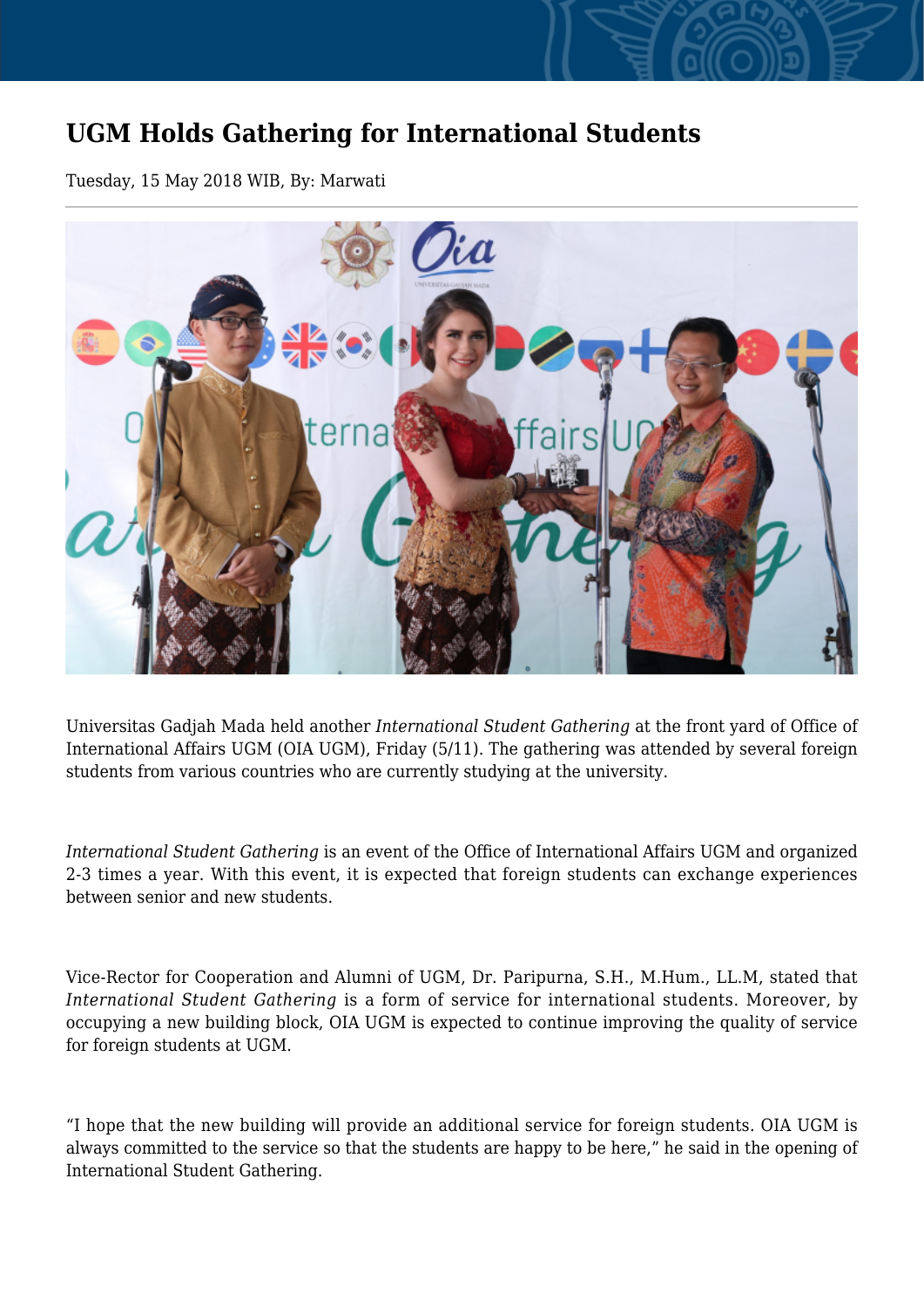With this kind of event, Paripurna truly hoped that the foreign students can feel happy and content as if they are at home. Because, in OIA UGM, they can consult any problems during their study here.

Head of Sub-directorate of OIA UGM, I Made Andi Arsana, S.T., M.E., Ph.D., added that the gathering is a form of OIA UGM's concern toward foreign students who are studying at UGM. The students came at a different time, so with the gathering, they can get along and share experiences.

"For instance, senior foreign students give some tips on how to live in Yogyakarta based on their own experience. Rather than knowing the information from us (local people), foreign students would be more convinced if they hear it from fellow foreign students," he said.

Made Andi Arsana informed that international students at UGM encounter both academic and nonacademic problems. He considered that non-academic problems are dominant and very influential on academic problems, such as the stress of being away from home and financial issues. For that reason, OIA UGM facilitates foreign students during their learning process at UGM. In fact, OIA UGM continues to play the role of a family by helping the students to identify and solve the problems they encounter.

"For example, regarding the eruption of Merapi today, we try to keep them from panicking. We want them to see us as a family and tell us about anything. It is bond and friendliness that we create."

Andi Arsana said that the number of international students at UGM continues to increase. By the end of 2017, there are 1,700 international students from 78 countries studying at UGM.

Most of the international students majored in social sciences program, particularly in cultural and language studies. Even so, some of them also study exact sciences, such as medicine, dentistry, veterinary science, and pharmacy.

*The International Student Gathering* was enlivened with culinary delights from various countries. The event also presented a sharing session by two international students, Dina Shaya from Ukraine and Hoang Trung Kien from Vietnam, regarding their experience of living in Yogyakarta and studying at UGM.

## **Related News**

- [Graduate Students Association UGM held International Student Gathering](http://ugm.ac.id/www.ugm.ac.id//en/news/16215-ugm-holds-gathering-for-international-students)
- [Garden Gathering, Facility for International Students Gathering](http://ugm.ac.id/www.ugm.ac.id//en/news/19108-international-students-held-a-gathering-event)